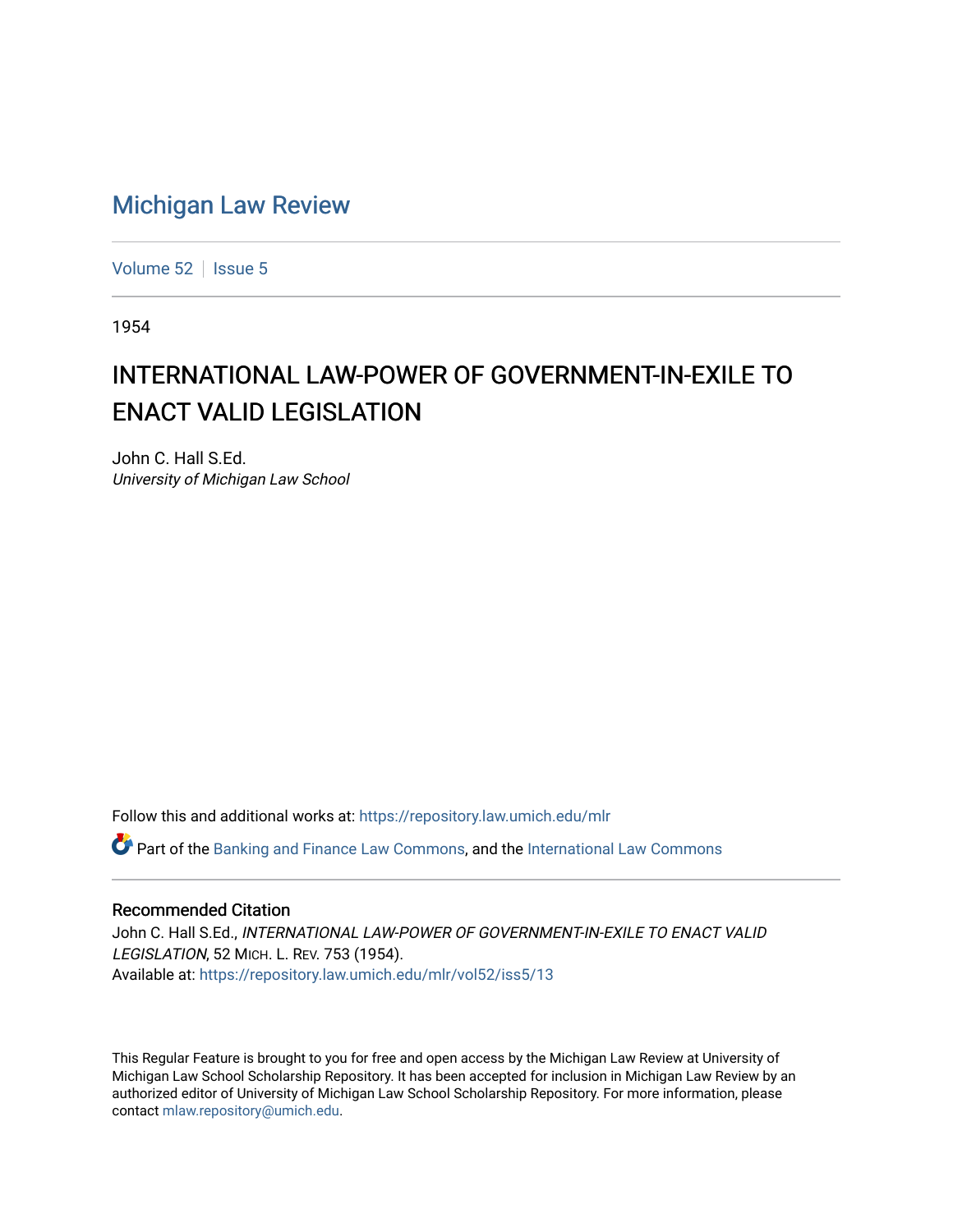INTERNATIONAL LAw-PowER OF GoVERNMENT-IN-EXILE To ENACT VALID LEGISLATION-After occupying the Netherlands, Germany confiscated bonds of Netherlands nationals and sold them in the black market. Archimedes, an American national, purchased such bonds from a Swiss firm in violation of the Trading with the Enemy Act<sup>1</sup> and executive freezing order.<sup>2</sup> The bonds were placed in a blocked account in the Federal Reserve Bank. A suit by the Netherlands was removed to the New York federal district court and Archimedes was

<sup>140</sup> Stat. L. 411 (1917), as amended, 12 U.S.C. (1946) §95(a), 50 U.S.C. App. (1946) §5(b).

<sup>2</sup>Executive Order No. 8389, §9(E), 5 Fed. Reg. 1400 (1940); Executive Order No. 8405, §9(E)(F), 5 Fed. Reg. 1677 (1940).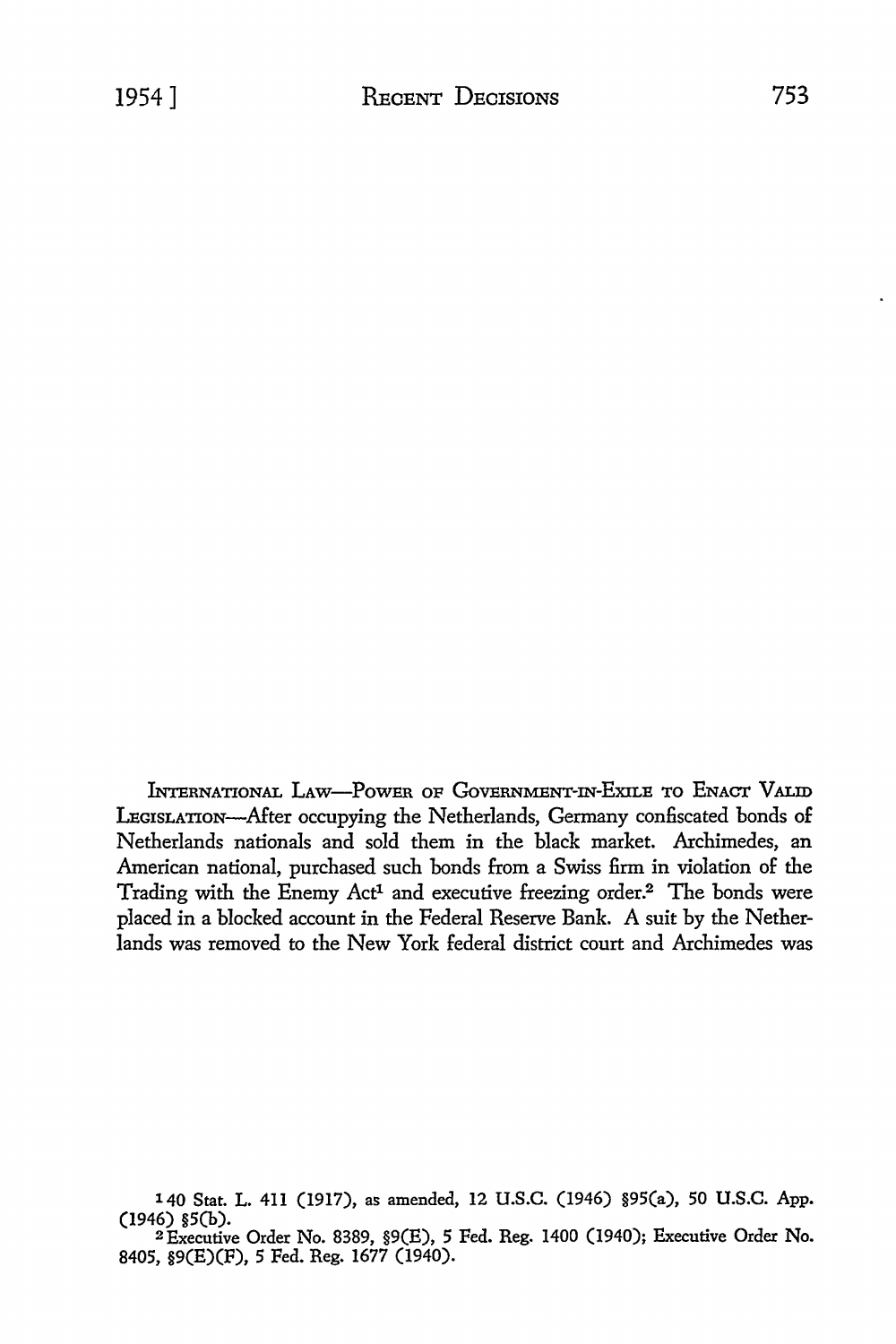interpleaded. The Netherlands claimed title under a decree made in exile vesting protective title in the Netherlands government.3 While holding that the complaint stated a cause of action,<sup>4</sup> the court ruled that the Netherlands decree was invalid and that Archimedes, due to willful ignorance of the facts and his violation of the freezing order, had no claim.5 On appeal, *held,* affirmed as to Archimedes on both grounds, but reversed as to the Netherlands, the decree of the government-in-exile being valid and no American claims existing. *State of the Netherlands v. Federal Reserve Bank of* New *York,* (2d Cir. 1953) 201 F. (2d) 455.

This case indicates another step away from the old view that a belligerent's occupation of enemy territory gives him full authority and dispossesses the enemy government entirely.<sup>6</sup> The Hague Convention on Land Warfare<sup>7</sup> limited the occupant to that control necessary to ensure public order and security and to promote legitimate prosecution of the war, leaving the dispossessed government full sovereignty. Legislation by the government-in-exile raises two questions: effect in occupied territory and extraterritorial effect.8 If the constitution of the exiled government forbids legislative action outside the national territory,<sup>9</sup> recognition of the government-in-exile by other nations is required.10 Such recognition was extended by the Allied powers. The limits imposed on the occupant

3 Decree A-1, May 24, 1940, CCH WAR LAw SERV., Foreign Supp., 191,251 (1945).

<sup>4</sup>State of the Netherlands v. Federal Reserve Bank of New York, (D.C. N.Y. 1948) 79 F. Supp. 966.

<sup>5</sup>State of the Netherlands v. Federal Reserve Bank of New York, (D.C. N.Y. 1951) 99 F. Supp. 655.

<sup>6</sup>Occupation of Cavalla Case, Greece, Court of Thrace (1930), ANN. DIG. Ptm. INT. L. CAsEs 496 (1929-1930); Fleming & Marshall v. Page, 9 How. (50 U.S.) 602 (1850); United States v. Rice, 4 Wheat. (17 U.S.) 246 (1819); HALL, lNrERNATIONAL LAw, 8th ed., Higgins, 553 (1924).

7 36 Stat. L. 2277 esp. at 2306, art. 43 (1910). The old view had been that as there was no protection there could be no obedience to laws. United States v. Rice, note 6 supra. On the changing view, see Fleming & Marshall v. Page, note 6 supra (occupation not conquest but gives title as far as third states are concerned); Auditeur Militaire v. Van Dieren, Belgium, Council of War of Brabant (1919), ANN. DIG. PuB. INT. L. CASES 445 (1919-1922); The Fama, 5 C. Rob. 106, 165 Eng. Rep. 714 (1804); Coleman v. Tennessee, 97 U.S. 509 (1878) (courts of occupied territory remain open uuless occupier closes them). But cf. In re Lo Dolce, (D.C. N.Y. 1952) 106 F. Supp. 455 (Italy had no jurisdiction in criminal matters in territory occupied by U.N. after armistice, but did have sovereignty).

s A side issue, whether the nation which receives the exile must enact enabling legislation to make any decree of the exile effective for any purpose, is suggested by Lourie and Meyer, "Governments-in-Exile and the Effect of Their Expropriatory Decrees," 11 Umv. Cm. L. REv. 26 (1943); Oppenheimer, "Governments and Authorities in Exile," 36 AM. J. INT. L. 568 (1942). But such legislation was passed: Diplomatic Privileges (Extension) Act, 4-5 Geo. VI, c. 7 (1941). Oppenheimer, supra, suggests full recognition of exiled government by receiving state may be sufficient. But cf. In re Savini, Italy, Court of Appeal of Rome (1927), ANN. DIG. PuB. INT. L. CASES 166 (1927-1928) (both recognition and permission must be granted).

9 Wolff, "The International Position of Dispossessed Governments at Present in England," 6 Mon. L. REv. 208 (1943), argues that international law requires suspension of such provisions.

10 Ibid; Bank of Ethiopia v. National Bank of Egypt and Liguori, [1937] Ch. 513.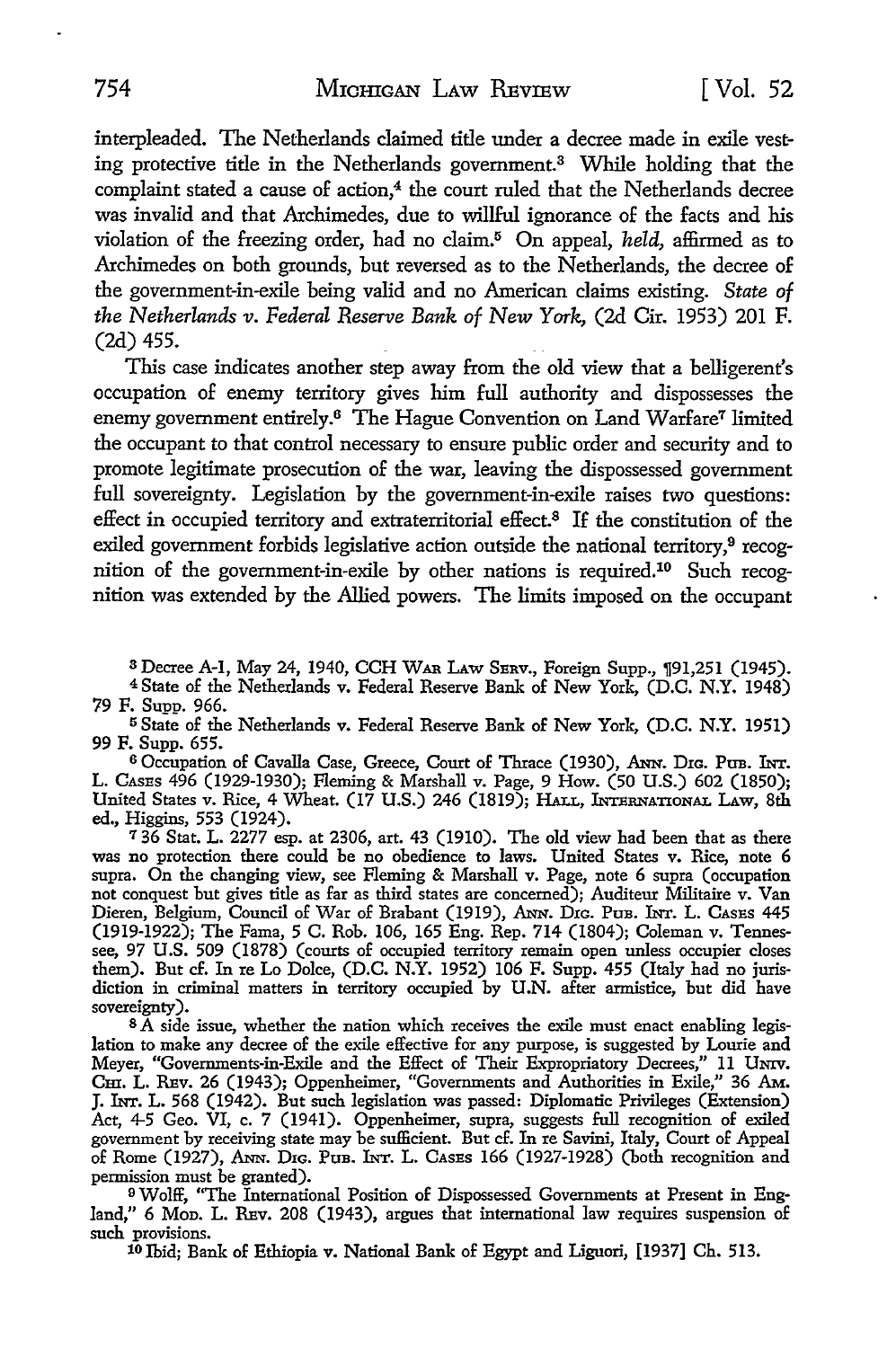could result in gaps in the ordinary law of the occupied nation which only the sovereign could fill.<sup>11</sup> As sovereignty retained by the occupied state must vest in its dispossessed government and legislative power is indispensable to a government, $^{12}$  courts of that state have enforced in the occupied territory decrees which do not impair the occupant's authority, although enacted after occupation.<sup>18</sup> Decrees to hamper the occupant in dealing with the territory are void.<sup>14</sup> The suggestion that the occupant should recognize proper absentee legislation is met with practical difficulty in view of the more pressing problems faced by the occupant.15 Legislation designed to have an effect abroad presents a greater problem. Foreign courts, though refusing to judge the effectiveness of decrees directed to the occupied territory,<sup>16</sup> have determined their extraterritorial effect.<sup>17</sup> Peacetime confiscatory decrees have generally been denied extraterritorial effect.<sup>18</sup> United States courts have suggested determination may be a matter for the political branches of the government.<sup>19</sup> The *Transandine* case<sup>20</sup> reserved decision on this question, but the principal case suggests it may be political in nature. . English courts, while agreeing that recognition by the political branch of their government relieves the courts of the necessity for determining the internal effect of the recognized government's decrees, have themselves determined the extraterritorial effect of such decrees.21 Other factors in ascertaining the effect have been the situs of the object of the decree<sup>22</sup> and the forum's public policy.<sup>23</sup> Unless determination by the political branch is now controlling, no single factor is determinative and the courts use a combination in each case.<sup>24</sup> Both England

11 50 MICH. L. REV. 1066 (1952), cited in principal case; Thorington v. Smith, 8 Wall. (75 U.S.) 1 (1868); Aboitiz & Co. v. Price, (D.C. Utah 1951) 99 F. Supp. 602 (but acts to aid war effort invalid); De Brabant & Gosselin v. T. & A. Florent, Belgium, Court of Appeal of Brussels (1920), ANN. Drc. Pub. INT. L. CASES 463 (1919-1922) (order voiding contracts void).

12 Oppenheimer, "Governments and Authorities in Exile," 36 AM. J. INT. L. 568 (1942).

13 Public Prosecutor v. Reidar Haaland, Norway, Supreme Court, Appellate Division (1945), ANN. DIG. PUB. INT. L. CASES 444 (1943-1945) (reimposing death penalty); De Nimal v. De Nimal, Belgium, Court of Appeals of Brussels (1919), ANN. DIG. PUB. INT. L. CASES 447 (1919-1922) (changing statute of limitations).

14 State of the Netherlands v. Federal Reserve Bank of New York, note 5 supra.

15 Stein, "Application of the Law of the Absent Sovereign in Territory under Belligerent Occupation: The Schio Massacre," 46 Mich. L. REv. 341 (1948).

16 Oetjen v. Central Leather Co., 246 U.S. 297, 38 S.Ct. 309 (1918).

17 David v. Veitscher Magnesitwerke Actien Gesellschaft, 348 Pa. 335, 35 A. (2d) 346 (1944).

18 Moscow Fire Insurance Co. v. Bank of New York and Trust Co., 280 N.Y. 286, 20 N.E. (2d) 758 (1939), affd. 309 U.S. 624, 60 S.Ct. 725 (1940). 10 United States v. Pink, 315 U.S. 203, 62 S.Ct. 552 (1942).

20 Anderson v. Transandine Handelmaatschappij, 289 N.Y. 9, 43 N.E. (2d) 502 (1942).

21 Luther v. Sagor & Co., [1921] 3 K.B. 532.

22 Lourie and Meyer, "Governments in Exile and the Effects of Their Decrees," 11 Umv. Cm. L. REv. 26 (1943); Cities Service Co. v. McGrath, 342 U.S. 330, 72 S.Ct. 334 (1952).

<sup>23</sup>Principal case; Lorentzen v. Lydden & Co., [1942] 2 K.B. 202; 5 MoD. L. REv. 262 (1942). But cf. Bank Voor Handel En Scheepvaart v. Slatford, [1951] 2 All E.R. 779. 24 65 HARv. L. REv. 1463 (1952).